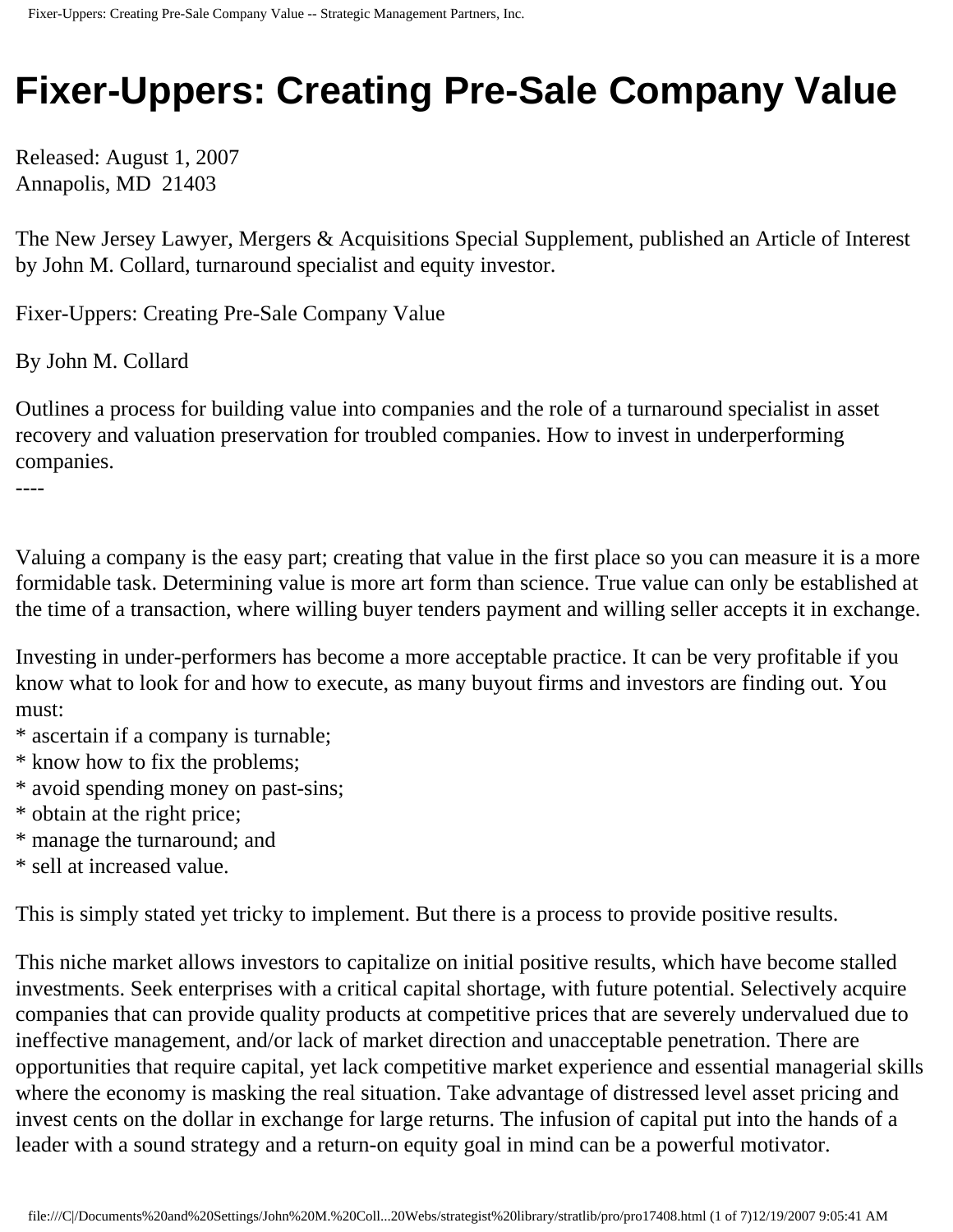The key to returns from investing in under-performers is to build properties future buyers want to invest in. Build an enterprise with the sole purpose of selling it at maximum value • concentrate on exit strategies from the start. Build 'going concern value' to yield peak results. Provide what future buyers look for:

 $\Rightarrow$  Consistency of businesses that create value;

 $\Rightarrow$  High probability of future cash flows;

=> Marketing-oriented management team;

=> Track record demonstrating ability to sell and compete, develop, produce and distribute products, thrive and grow;

 $\Rightarrow$  Realistic return potential from their fair entry valuation.

There is great value in shining up or rebuilding an entity and setting it on a path toward long-term growth • then making your exit.

There are many buyers who accept lower return rates for stable growth and shy away from underperformers until they have been fixed. Leave some future enticement for your buyers.

Recovery cycle

Whether you invest in a new entity, a portfolio property gone bad, or a DIP opportunity, the recovery cycle is much the same. This cycle starts with a mismanagement slide into trouble, you determine viability and invest, renew the entity's health, and ultimately sell the property.

All troubled entities reach that state through a progression of mismanagement • from officers to board members to investors. The current owners have the opportunity to repair the damage and rebuild value into the company. When the entity is at a precipice there is opportunity. Owners, lenders and other stakeholders will have little choice but to bargain, and deals can be made. Be cautious however: Many wait too long and while doing so allow the value to deteriorate completely. Avoid the pitfall of investing in an insolvent company with no fix available. As surprising as this sounds, many do.

Determine turnaround viability by truly understanding the two or three things wrong within the company causing its breakdown. Don't be fooled by symptoms, and never listen to current senior management; if they knew what was wrong they should have fixed it before now.

Make certain you have solutions to fix the real problems that no one else has used, perhaps because you can bring new non-cash resources or applications to influence the revitalization. Take advantage of mispriced material inputs, labor, assets or capacity and intellectual property. The answer is never, "just add cash", and always requires new leadership to implement change.

Negotiate acceptable terms that allow for substantial upside when your work is done. Now you can invest. If there are no solutions, creditors won't cooperate, or the price unrealistic, go on to the next deal. Finding good turnable deals is fundamental to success.

Take control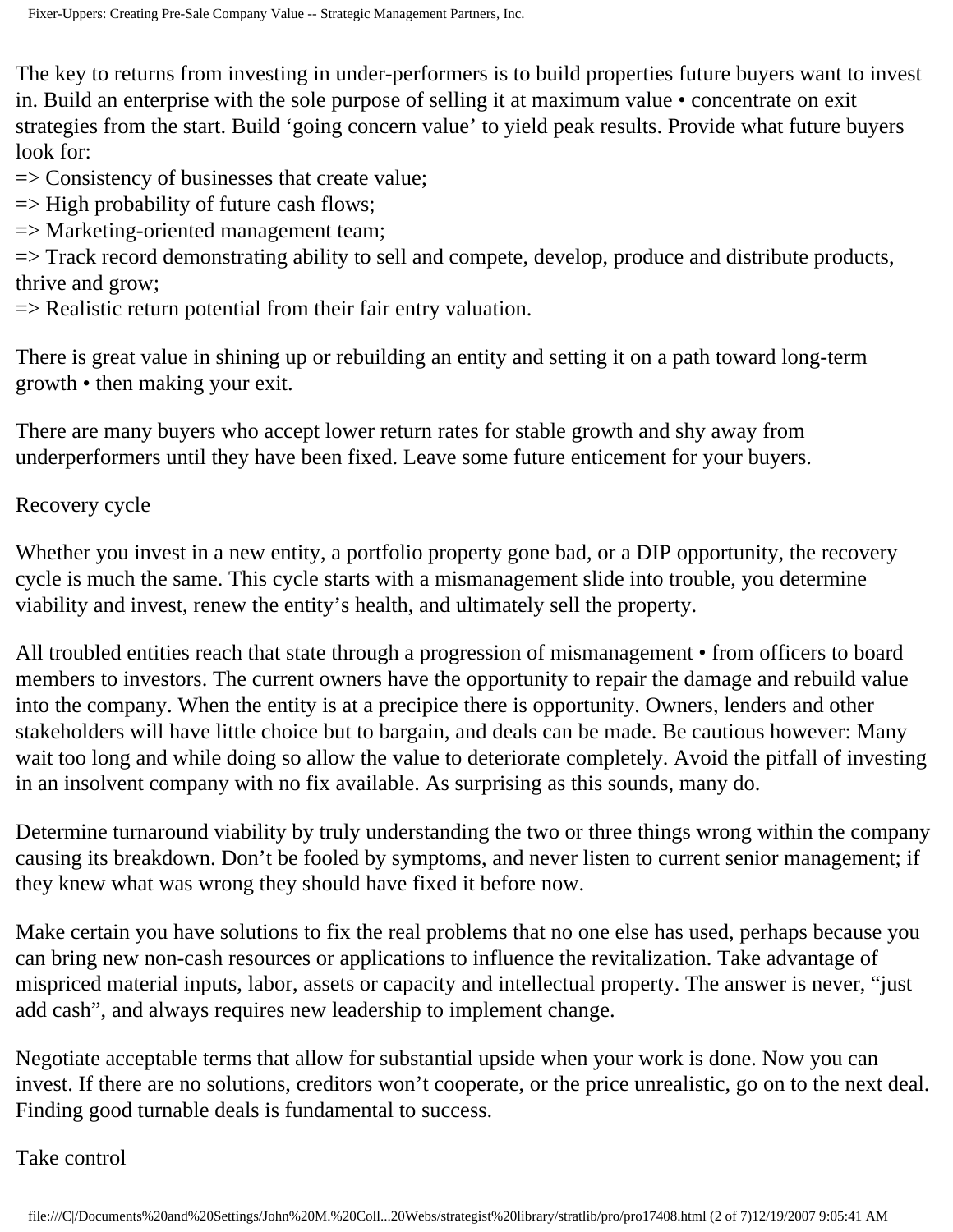There must be a successful turn before the entity can be sold. Never leave this to chance. Always take active control of the entity: Passive investing if managed by prior management is like a placebo, and you will lose your investment. Passive positions are only acceptable if they contribute to an investor pool with an active lead participation.

Many equity investors approach an under-performer in their own portfolio by applying strictly financial considerations. These same financial investors compound their problems when they take control of their company to determine salvageability or whether it's a candidate for sale or liquidation. When sold, which is often the case, they write-off their investment. The scenario reveals a fundamental problem: Purely financial consideration is not enough when an operational or revenue-driven turnaround is required. While many investors have run financial or investing institutions, few have run companies as well and are ill equipped to do so. This certainly leads to opportunity for those who can run them.

Substantial value is derived from investors with senior operating leadership experience in their background. They can determine whether one strategy or another can affect the revitalization, and why others didn't work in the past. Many private equity firms and hedge funds are adding operating executive (CEO) talent to complement their managing partners.

Thomas Paine said, "Lead, follow or get out of the way." When there is an underperforming entity, it is time for existing management to get out of the way. They guided company in this mismanagement slide. Why allow them to further complicate the situation?

# Process of recovery

There is a process to guide an entity through corporate renewal. It involves utilizing a transferable set of skills to revitalize the property and restore it to a sale-worthy state. Then sell the entity and realize returns.

# Bring leadership

Focus on value creation and guide the company to a new plateau. Your advantage is that of an objective focus, untarnished by the situation at hand. You bring a perspective that does not reside within the company because the players lack experience with their new situation. You are the teacher, the stakeholders are the pupils and together you rebuild in a new direction. You effectively manage "change control."

Install a CEO with transition experience in value-building situations. This leader will demonstrate expertise in:

- => Managing crisis, transition, and rebuilding processes;
- => Shaping business strategy and financial structure;
- => Developing management talent, building caliper teams, utilizing and growing existing resources;
- => Growing sales and market share;
- => Maximizing return on capital;
- => Linking management performance to ultimate goals;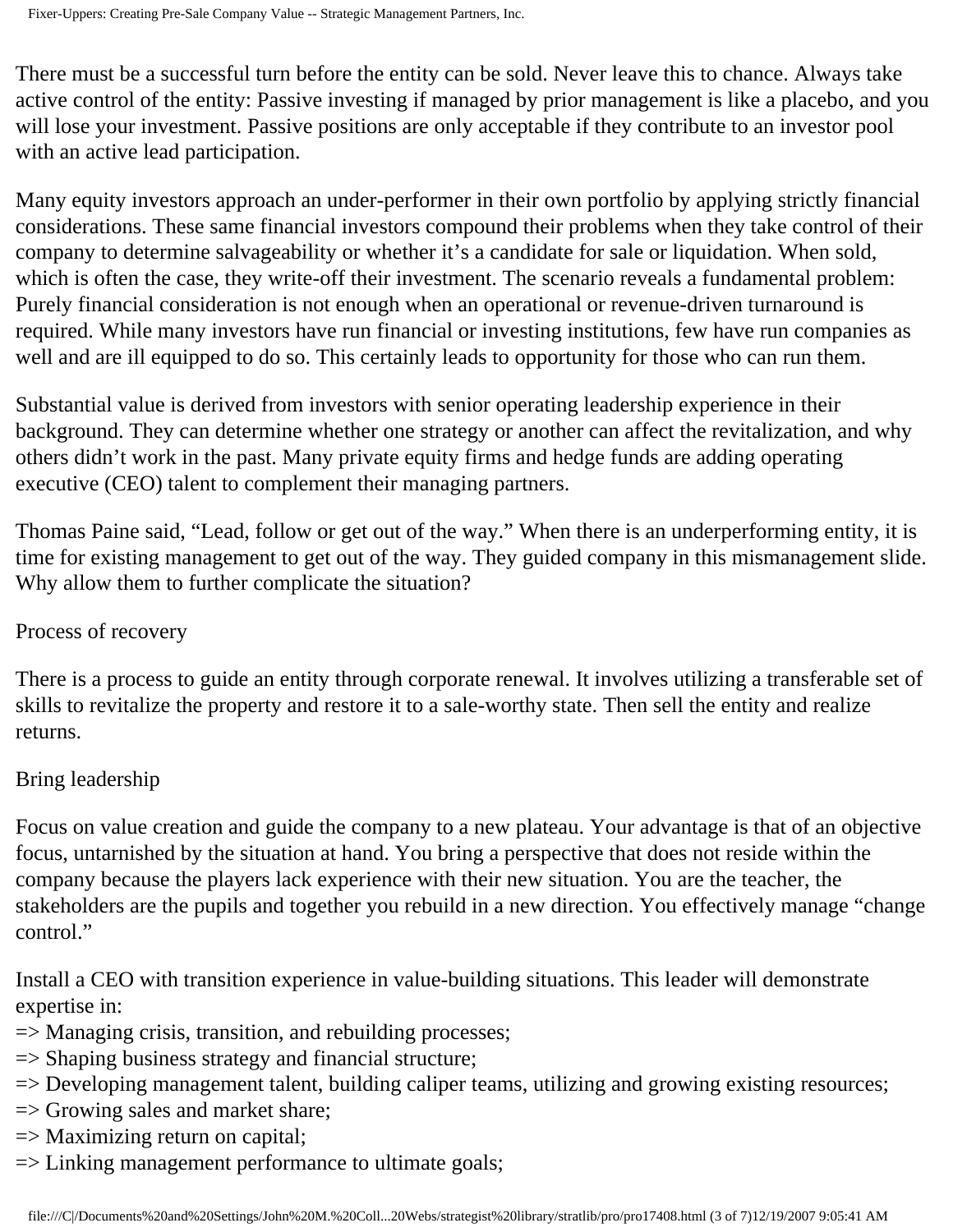Fixer-Uppers: Creating Pre-Sale Company Value -- Strategic Management Partners, Inc.

=> Developing incentive-based compensation programs.

This leader must get directly involved in making decisions to achieve the ultimate goal • sale at increased valuation. He must be held accountable for performance and timely results. Most importantly, he must get things moving. On the revenue/sales side, look at where and how revenue is generated and keep it coming. On throughput/production, get product or service out the door. How else can you bill for it?

The final step to complete the turn is to hire a marquee manager to lead the enduring team. This permanent team adds to the value equation.

## Set strategy

Your investing goals are a shorter-term high multiple return (for the risk) while allowing ongoing longerterm returns for the buyers providing you an exit. Implement long-term strategies which will survive that exit.

While situations differ, one essential strategy is to drive revenues; growth cannot occur without more sales. The strategy must address the problems plaguing the company and provide a roadmap to revitalization. If all you can do is think of strategies tried before • don't invest.

An effective strategy is key to implementing change. You must establish a new vision, distill this direction into concrete goals and objectives and create a guide for everyone to follow. Rebuilding momentum is critical to success.

Build quality management team

The value of a company increases sharply with a strong, permanent credible team who can demonstrate their ability to produce consistent sales, profit and cash flow results. Establish continuity in the organization to allow everyone to expect orderly change and opportunity.

Capitalize on available under-utilized human capital • those remaining middle managers. Chances are they are dedicated to the company and its success. Guide them to their next level, and they will take the company the next big step.

# Acquire new business/sales

There are only two ways to increase sales • sell new products to existing customers, or sell existing products to new customers. Most under-performers have forgotten, or never had, the basics of marketing and promotion. Clearly promote what your products and services can do for your customer to satisfy their needs; differentiate why your product stands apart from the competition.

Become market driven, adapt to changing conditions and improve your competitive position. Deliver only what they are willing to pay for.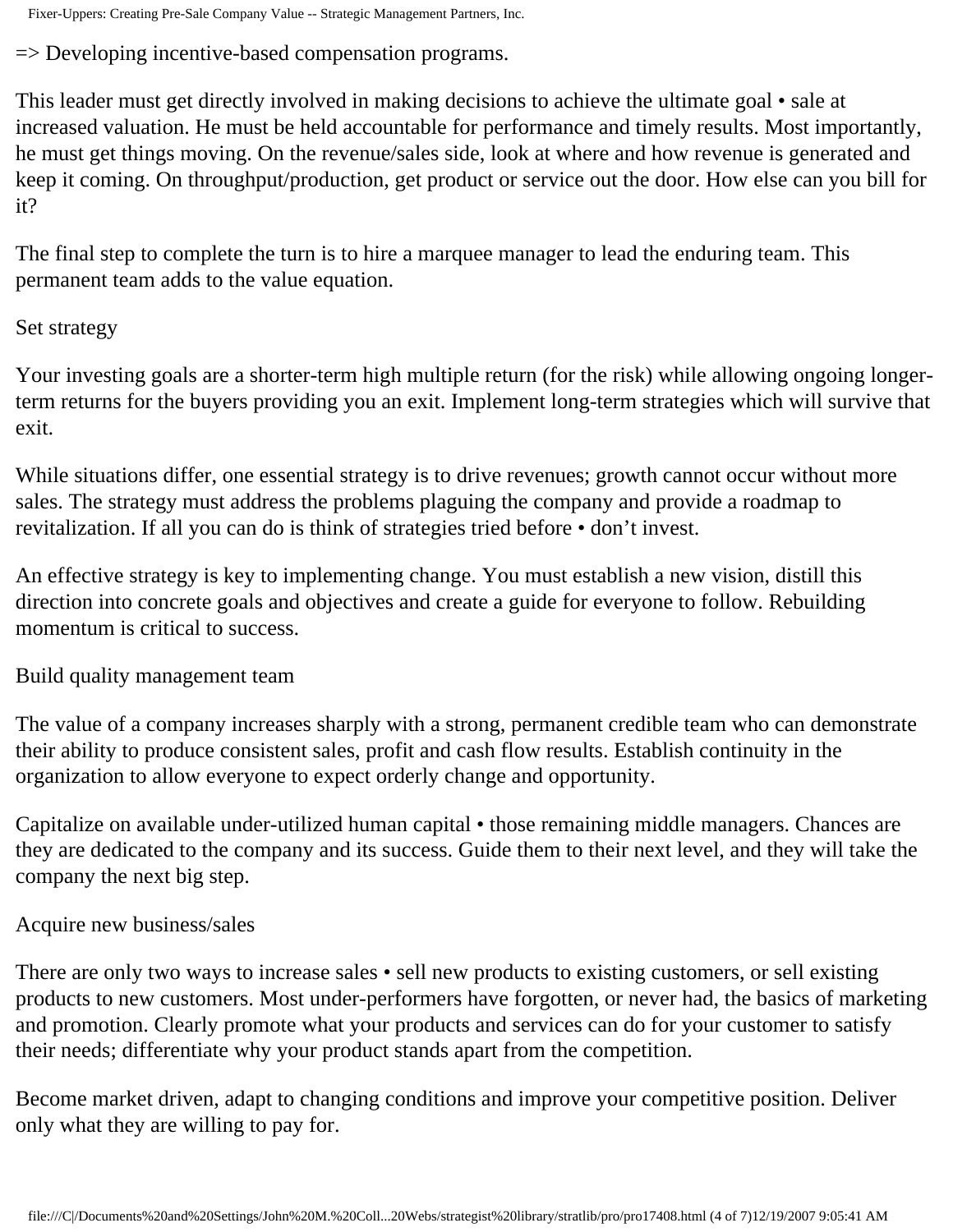## Establish sound capital structure

Create reasons for investors to invest and buyers to buy. A sound strategy with a viable marketplace, efficient delivery and production vehicles coupled with a cohesive management team will entice the investment community. Securing new capital becomes much easier when investors see high probability of return and a viable exit strategy.

As important to infusing cash for working capital needs is to make certain cash won't be diverted into past commitments. Establish relationships with creditors so they will work with the new management team • give them upside when the turn is complete. Consider a "creditor's committee" approach to keep them plugged in and participating. Pre-packaged bankruptcies are also available to ensure cooperation. You can always purchase assets out of bankruptcy to ensure a clean structure, a strategy being utilized more often as buyout funds get more comfortable with the process. In many ways this approach can be considered alternative and complimentary financing.

## Implement processes

Use systems and processes to drive the business and control the day-to-day environment, which allows management to run the critical elements of the company. Many managers waste time on tasks where results would be essentially the same, managed or not. Focus on the important things • controlling cash and costs, increasing sales and enhancing value creation. Manage these.

Processes define guidelines and expectations • watch for the benefits derived from communicating what is expected. This will re-establish delegation of authority and expectation to those who can turn the events of the company. When results are recurring this stimulates value.

### Nurture resources

Leverage all resources •people/facilities/advisors • to complete the turn. Often the key resource is the employee: Set up an incentive structure paying only when they accomplish the goals set forth in your long-term strategy. A robust incentive structure shares the risk; if successful all will gain. If not, you're not subsidizing poor performance. Your incentive for investing is return when the sale occurs. Their incentive should be based on performance that will take the company beyond its sale. After all, they are a key asset your buyer is looking for.

### Exit

Know when to 'cash-out'. The greatest ROI comes when the turn is complete and the company is ready for the next tranche to fund growth. At this point there are many new investors who will want to participate.

### Summary

Success in investing recognizes that a small Xr growth in revenues can yield many Xn returns on invested equity. Revenue in excess of controlled fixed costs drops substantial incremental profits [cash]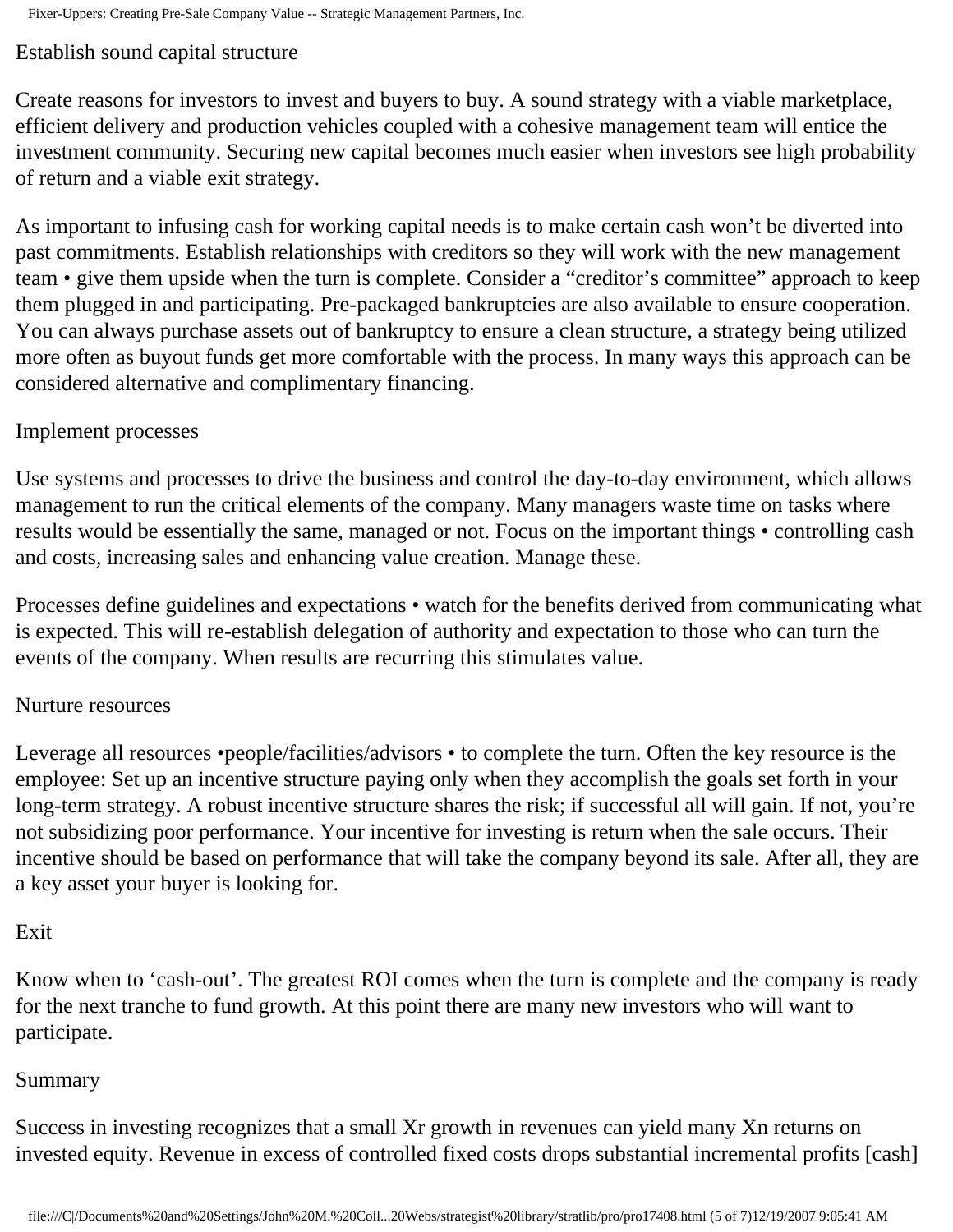Fixer-Uppers: Creating Pre-Sale Company Value -- Strategic Management Partners, Inc.

to the bottom line, which in turn drives valuation.

Leverage opportunities to take advantage of distressed level asset pricing in distressed situations; the risk to reward ratio is high. Take operating control in all entities to make certain that those decisions that few understand are made to influence the Xn multiple outcome. Install leadership with extensive experience and success records revitalizing and restructuring entities, operating and executing financially successful exit strategies.

Buy, invest, manage, renew with one thing in mind • maximizing value for resale. When the process is completed, only one result can occur: Value creation and Xn multiple returns.

Remember: Earnings and cash capacity  $+$ achieved X multiple on investment  $+$ demonstrated Improvements  $+$ functioning management Team in place \_\_\_\_\_\_\_\_\_\_\_\_\_\_\_\_\_\_\_\_\_\_\_\_\_\_\_\_\_

 $=$  time to sell.

Reference: [Library: Fixer-Uppers: Creating Pre-Sale Company Value](http://members.aol.com/stratlib3/njlfixup.html)

[Library: Fixer-Uppers: Creating Pre-Sale Company Value \(PDF\)](http://members.aol.com/stratlib3/njlfixup.pdf) 

[www.StrategistLibrary.com](http://www.strategistlibrary.com/)

[www.StrategicMgtPartners.com](http://www.strategicmgtpartners.com/)

### About the Author

John M. Collard, is Chairman of Annapolis, Maryland-based Strategic Management Partners, Inc. (410- 263-9100, [www.StrategicMgtPartners.com](http://www.strategicmgtpartners.com/) ), a nationally recognized turnaround management firm specializing in interim executive leadership, asset recovery, and investing in underperforming companies. He is Past Chairman of the Turnaround Management Association, a Certified Turnaround Professional, and brings 35 years senior operating leadership, \$85M asset recovery, 40+ transactions worth \$780M+, and \$80M fund management expertise to run troubled companies, and advise company boards, litigators, institutional and private equity investors.

[www.StrategicMgtPartners.com](http://www.strategicmgtpartners.com/)